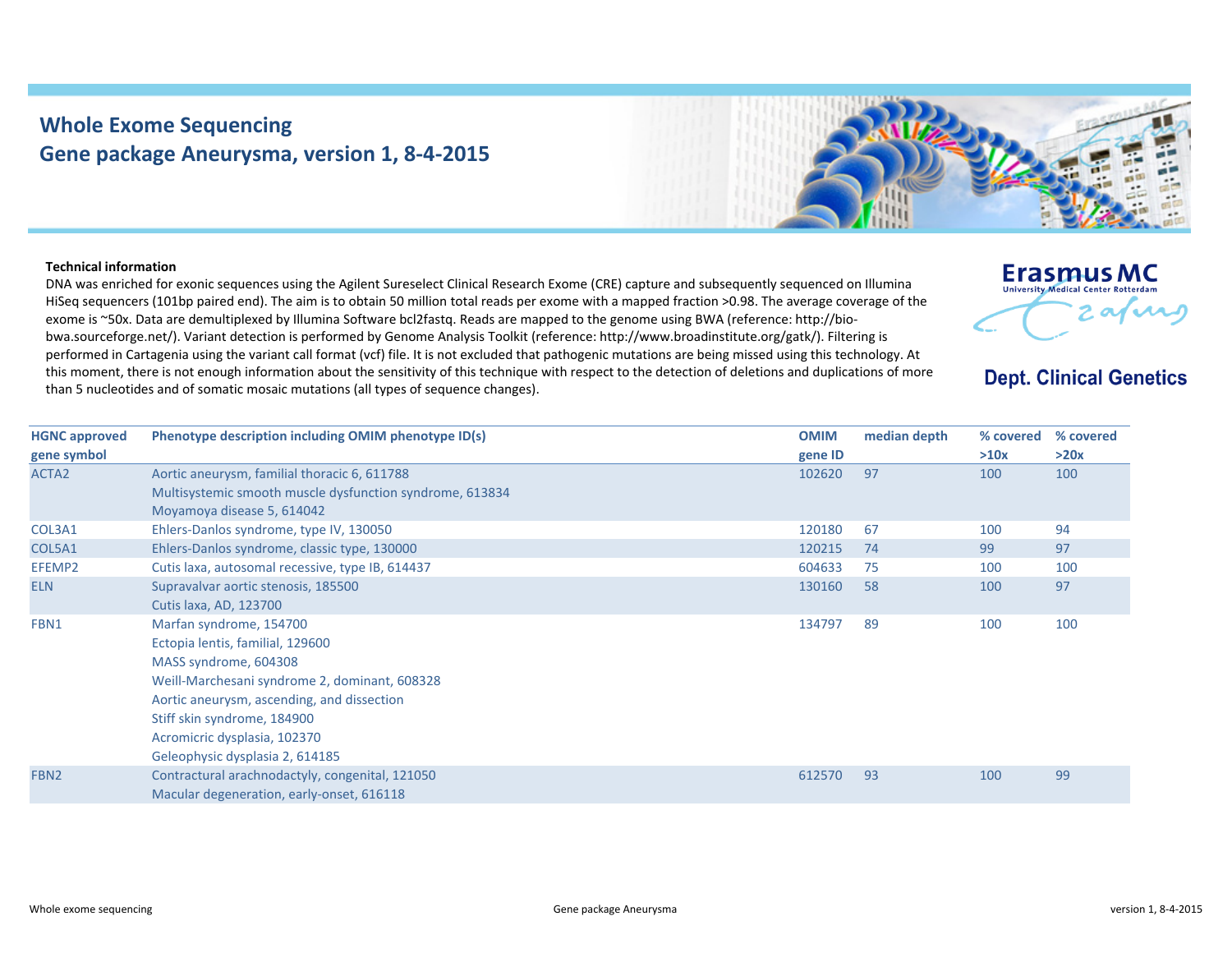| <b>FLNA</b>    | Heterotopia, periventricular, 300049<br>Otopalatodigital syndrome, type I, 311300<br>Otopalatodigital syndrome, type II, 304120<br>Intestinal pseudoobstruction, neuronal, 300048<br>Melnick-Needles syndrome, 309350<br>Frontometaphyseal dysplasia, 305620<br>Heterotopia, periventricular, ED variant, 300537<br>FG syndrome 2, 300321<br>Cardiac valvular dysplasia, X-linked, 314400 | 300017 | 68  | 100 | 100 |
|----------------|-------------------------------------------------------------------------------------------------------------------------------------------------------------------------------------------------------------------------------------------------------------------------------------------------------------------------------------------------------------------------------------------|--------|-----|-----|-----|
|                | Terminal osseous dysplasia, 300244                                                                                                                                                                                                                                                                                                                                                        |        |     |     |     |
|                | Congenital short bowel syndrome, 300048                                                                                                                                                                                                                                                                                                                                                   |        |     |     |     |
| MAT2A          | No OMIM phenotype                                                                                                                                                                                                                                                                                                                                                                         | 601468 | 38  | 96  | 81  |
| MATR3          | Amyotrophic lateral sclerosis 21, 606070                                                                                                                                                                                                                                                                                                                                                  | 164015 | 62  | 93  | 83  |
| MFAP5          | Aortic aneurysm, familial thoracic 9, 616166                                                                                                                                                                                                                                                                                                                                              | 601103 | 40  | 94  | 87  |
| <b>MTHFR</b>   | Homocystinuria due to MTHFR deficiency, 236250<br>{Schizophrenia, susceptibility to}, 181500<br>{Vascular disease, susceptibility to}<br>{Neural tube defects, susceptibility to}, 601634<br>{Thromboembolism, susceptibility to}, 188050                                                                                                                                                 | 607093 | 91  | 100 | 100 |
| <b>MYH11</b>   | Aortic aneurysm, familial thoracic 4, 132900                                                                                                                                                                                                                                                                                                                                              | 160745 | 89  | 100 | 100 |
| <b>MYLK</b>    | Aortic aneurysm, familial thoracic 7, 613780                                                                                                                                                                                                                                                                                                                                              | 600922 | 102 | 100 | 100 |
| NOTCH1         | Aortic valve disease 1, 109730<br>Adams-Oliver syndrome 5, 616028                                                                                                                                                                                                                                                                                                                         | 190198 | 72  | 100 | 98  |
| PLOD1          | Ehlers-Danlos syndrome, type VI, 225400                                                                                                                                                                                                                                                                                                                                                   | 153454 | 78  | 100 | 96  |
| PRKG1          | Aortic aneurysm, familial thoracic 8, 615436                                                                                                                                                                                                                                                                                                                                              | 176894 | 48  | 99  | 86  |
| <b>SKI</b>     | Shprintzen-Goldberg syndrome, 182212                                                                                                                                                                                                                                                                                                                                                      | 164780 | 51  | 100 | 96  |
| <b>SLC2A10</b> | Arterial tortuosity syndrome, 208050                                                                                                                                                                                                                                                                                                                                                      | 606145 | 88  | 100 | 100 |
| SMAD3          | Loeys-Dietz syndrome 3, 613795                                                                                                                                                                                                                                                                                                                                                            | 603109 | 85  | 100 | 100 |
| TGFB2          | Loeys-Dietz syndrome 4, 614816                                                                                                                                                                                                                                                                                                                                                            | 190220 | 119 | 100 | 100 |
| TGFB3          | Arrhythmogenic right ventricular dysplasia 1, 107970<br>Loeys-Dietz syndrome 5, 615582                                                                                                                                                                                                                                                                                                    | 190230 | 91  | 100 | 100 |
| TGFBR1         | Loeys-Dietz syndrome 1, 609192<br>{Multiple self-healing squamous epithelioma, susceptibility to}, 132800                                                                                                                                                                                                                                                                                 | 190181 | 119 | 93  | 93  |
| TGFBR2         | Colorectal cancer, hereditary nonpolyposis, type 6, 614331<br>Esophageal cancer, somatic, 133239<br>Loeys-Dietz syndrome 2, 610168                                                                                                                                                                                                                                                        | 190182 | 106 | 100 | 100 |

‐ Gene symbols according HGCN

‐ OMIM release used: 17‐3‐2016

‐ "No OMIM phenotypes" indicates <sup>a</sup> gene without <sup>a</sup> current OMIM association

‐ OMIM phenotypes between "[ ]", indicate "nondiseases," mainly genetic variations that lead to apparently abnormal laboratory test values

‐ OMIM phenotypes between "{}", indicate risk factors

‐ OMIM phenotypes with <sup>a</sup> question mark, "?", before the disease name indicates an unconfirmed or possibly spurious mapping.